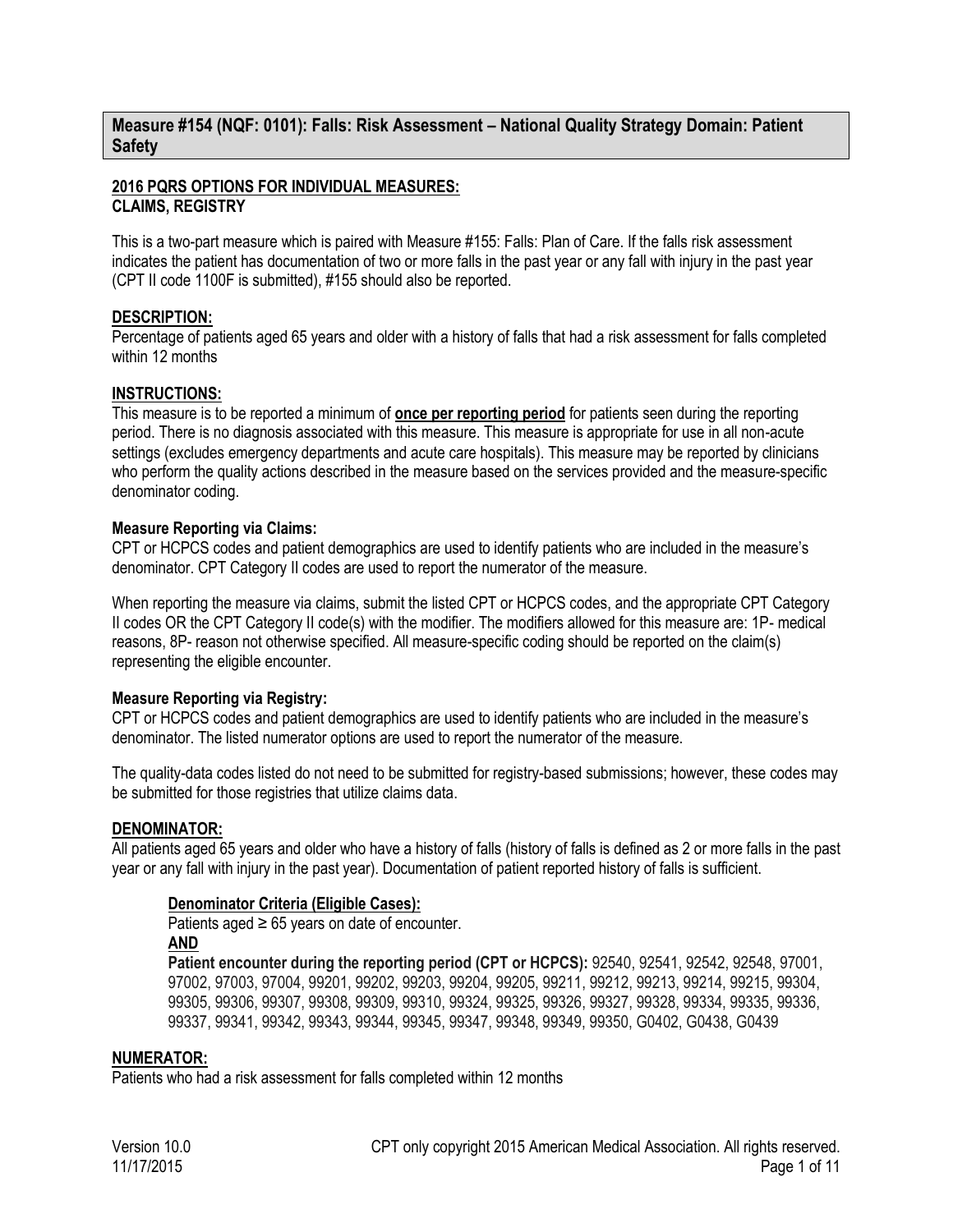**Numerator Instructions:** All components do not need to be completed during one patient visit, but should be documented in the medical record as having been performed within the past 12 months.

#### **Definitions:**

**Fall** – A sudden, unintentional change in position causing an individual to land at a lower level, on an object, the floor, or the ground, other than as a consequence of sudden onset of paralysis, epileptic seizure, or overwhelming external force.

**Risk Assessment** – Comprised of balance/gait AND one or more of the following: postural blood pressure, vision, home fall hazards, and documentation on whether medications are a contributing factor or not to falls within the past 12 months.

**Balance/gait Assessment** - Medical record must include documentation of observed transfer and walking or use of a standardized scale (e.g., Get Up & Go, Berg, Tinetti) or documentation of referral for assessment of balance/gait

**Postural blood pressure** - Documentation of blood pressure values in supine and then standing positions **Vision Assessment** - Medical record must include documentation that patient is functioning well with vision or not functioning well with vision based on discussion with the patient or use of a standardized scale or assessment tool (e.g., Snellen) or documentation of referral for assessment of vision

**Home fall hazards Assessment** - Medical record must include documentation of counseling on home falls hazards or documentation of inquiry of home fall hazards or referral for evaluation of home fall hazards **Medications Assessment**- Medical record must include documentation of whether the patient's current medications may or may not contribute to falls

*NUMERATOR NOTE: The correct combination of numerator code(s) must be reported on the claim form in order to properly report this measure. The "correct combination" of codes may require the submission of multiple numerator codes.* 

## **Numerator Quality-Data Coding Options for Reporting Satisfactorily:**

| <b>Risk Assessment for Falls Completed</b> |  |
|--------------------------------------------|--|
|--------------------------------------------|--|

| (Two CPT II codes [3288F & 1100F] are required on the claim form to submit this numerator option) |                                                                                                                          |  |  |  |
|---------------------------------------------------------------------------------------------------|--------------------------------------------------------------------------------------------------------------------------|--|--|--|
| <i>Performance Met:</i> CPT II 3288F: .                                                           | Falls risk assessment documented                                                                                         |  |  |  |
| AND                                                                                               |                                                                                                                          |  |  |  |
| CPT II 1100F:                                                                                     | Patient screened for future fall risk; documentation of<br>two or more falls in the past year or any fall with injury in |  |  |  |

the past year

## **OR**

## **Risk Assessment for Falls not Completed for Medical Reasons**

*(Two CPT II codes [3288F-1P & 1100F] are required on the claim form to submit this numerator option)*  Append a modifier **(1P)** to CPT Category II code **3288F** to report documented circumstances that appropriately exclude patients from the denominator.

*Medical Performance Exclusion:* **3288F** *with* **1P:** Documentation of medical reason(s) for not completing a risk assessment for falls (i.e., patient is not ambulatory, bed ridden, immobile, confined to chair, wheelchair bound, dependent on helper pushing wheelchair, independent in wheelchair or minimal help in wheelchair)

> Patient screened for future fall risk; documentation of two or more falls in the past year or any fall with injury in the past year

## **OR**

**AND**<br>CPT II 1100F: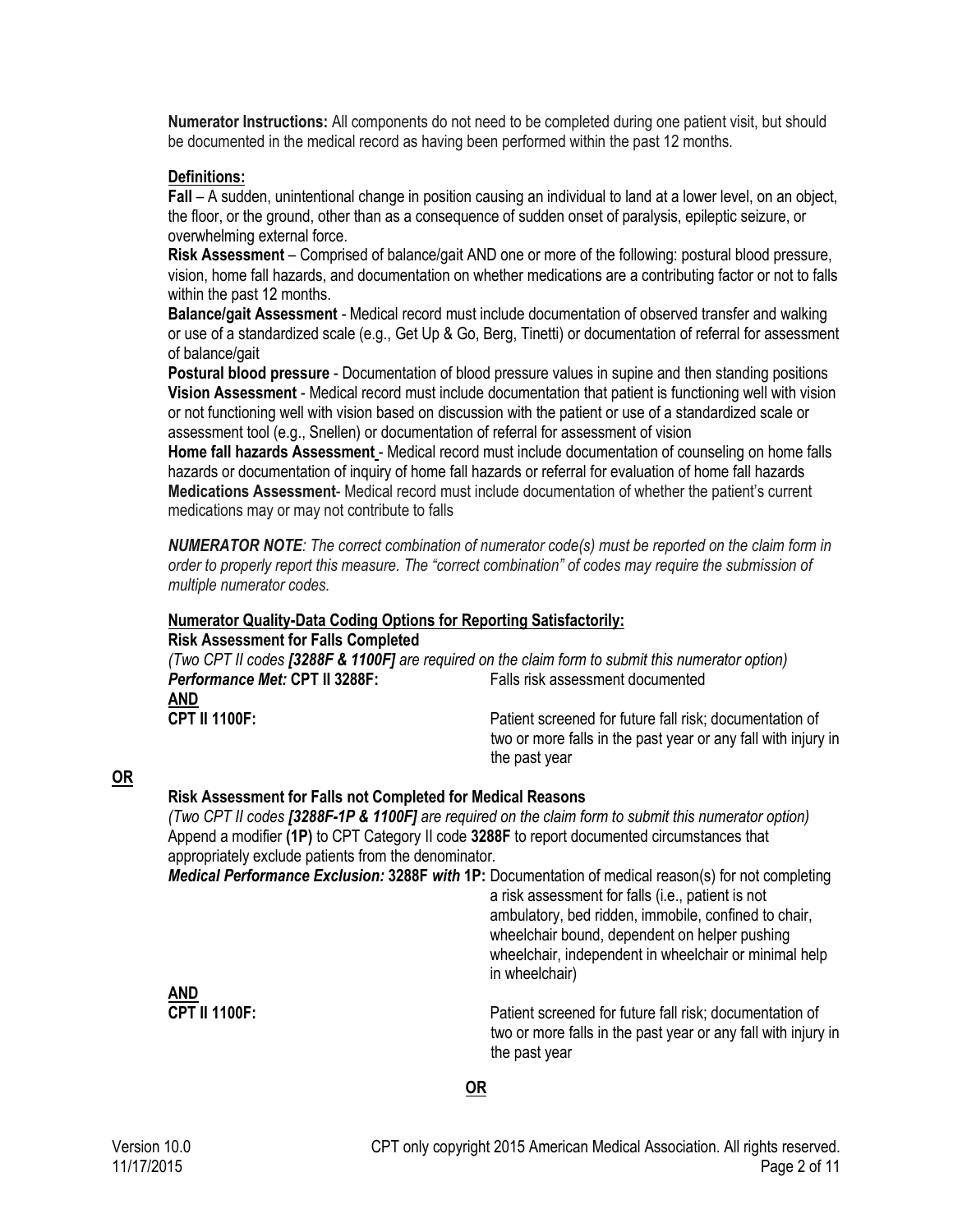**If patient is not eligible for this measure because patient has documentation of no falls or only one fall without injury the past year, report:** 

**Patient not at Risk for Falls** 

*(One CPT II code [1101F] is required on the claim form to submit this numerator option)* 

*Other Performance Exclusion:* **CPT II 1101F:** Patient screened for future fall risk; documentation of no falls in the past year or only one fall without injury in the past year

## **OR**

#### **If patient is not eligible for this measure because falls status is not documented, report: Falls Status not Documented**

*(One CPT II code [1101F-8P] is required on the claim form to submit this numerator option)*  Append a reporting modifier **(8P)** to CPT Category II code **1101F** to report circumstances when the patient is not eligible for the measure.

*Other Performance Exclusion:* **1101F** *with* **8P:** No documentation of falls status

**OR**

## **Risk Assessment for Falls not Completed, Reason not Otherwise Specified**

*(Two CPT II codes [3288F-8P & 1100F] are required on the claim form to submit this numerator option)*  Append a reporting modifier (**8P**) to CPT Category II code **3288F** to report circumstances when the action described in the numerator is not performed and the reason is not otherwise specified.

*Performance Not Met:* **3288F** *with* **8P:** Falls risk assessment not completed, reason not otherwise specified

> Patient screened for future fall risk; documentation of two or more falls in the past year or any fall with injury in the past year

## **RATIONALE:**

<u>AND</u><br>CPT II 1100F:

Screening for specific medical conditions may direct the therapy. Although the clinical guidelines and supporting evidence calls for an evaluation of many factors, it was felt that for the purposes of measuring performance and facilitating implementation this initial measure must be limited in scope. For this reason, the work group defined an evaluation of balance and gait as a core component that must be completed on all patients with a history of falls as well as four additional evaluations – at least one of which must be completed within the 12 month period. Data elements required for the measure can be captured and the measure is actionable by the physician.

## **CLINICAL RECOMMENDATION STATEMENTS:**

Older people who present for medical attention because of a fall, or report recurrent falls in the past year, or demonstrate abnormalities of gait and/or balance should be offered a multifactorial falls risk assessment. This assessment should be performed by a health care professional with appropriate skills and experience, normally in the setting of a specialist falls service. This assessment should be part of an individualized, multifactorial intervention. (NICE) (Grade C)

Multifactorial assessment may include the following:

- Identification of falls history
- Assessment of gait, balance and mobility, and muscle weakness
- Assessment of osteoporosis risk
- Assessment of the older person's perceived functional ability and fear relating to falling
- Assessment of visual impairment
- Assessment of cognitive impairment and neurological examination
- Assessment of urinary incontinence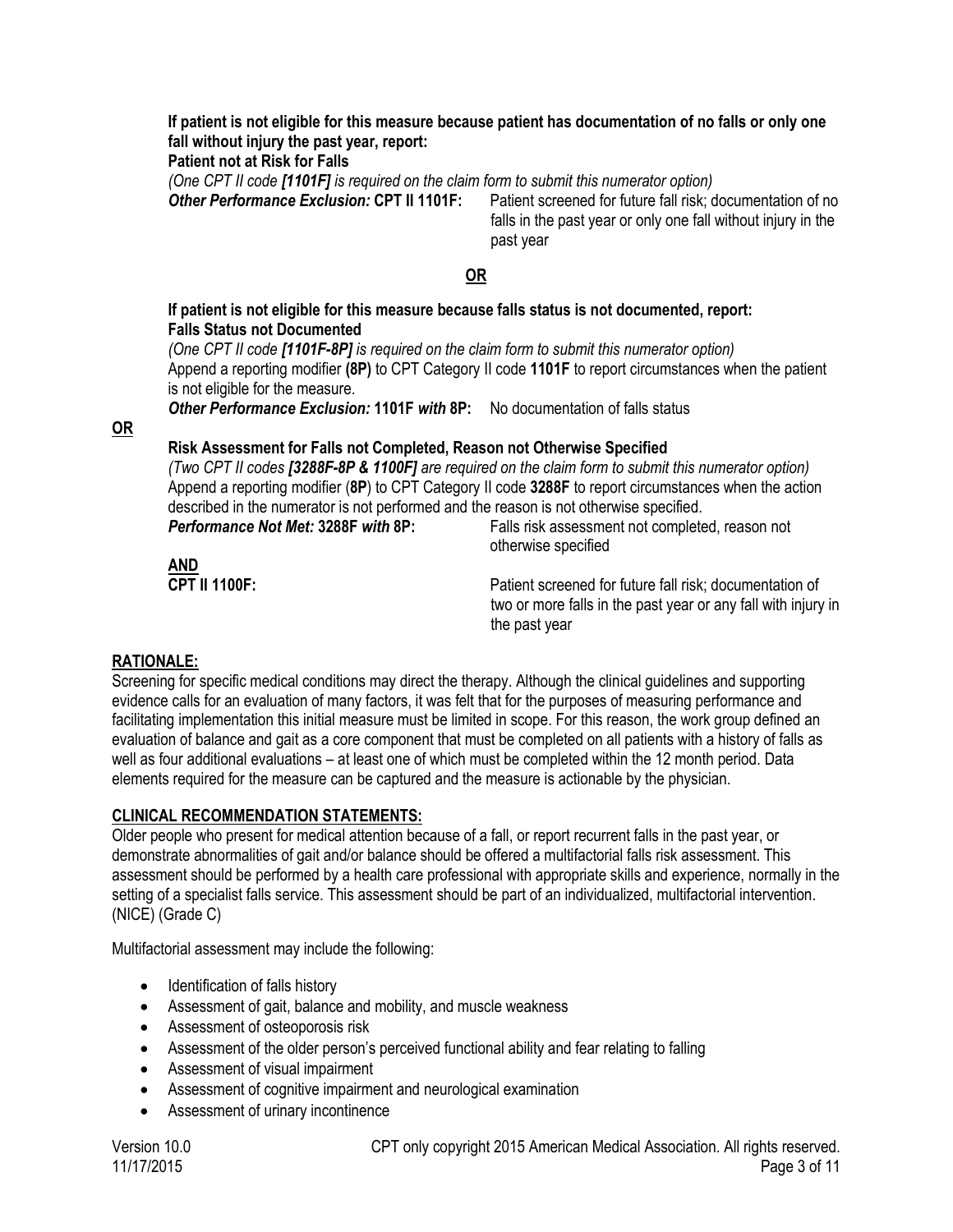- Assessment of home hazards
- Cardiovascular examination and medication review (nice) (grade c)

A falls risk assessment should be performed for older persons who present for medical attention because of a fall, report recurrent falls in the past year, report difficulties in walking or balance or fear of falling, or demonstrate unsteadiness or difficulty performing a gait and balance test.

The falls risk evaluation should be performed by a clinician with appropriate skills and experience. [C]

A falls risk assessment is a clinical evaluation that should include the following, but are not limited to:

- A history of fall circumstances
- Review of all medications and doses
- Evaluation of gait and balance, mobility levels and lower extremity joint function
- Examination of vision
- Examination of neurological function, muscle strength, proprioception, reflexes, and tests of cortical, extrapyramidal, and cerebellar function
- Cognitive evaluation
- Screening for depression
- Assessment of postural blood pressure
- Assessment of heart rate and rhythm
- Assessment of heart rate and rhythm, and blood pressure responses to carotid sinus stimulation if appropriate
- Assessment of home environment

The falls risks assessment should be followed by direct intervention on the identified risk. [A] (AGS)

### **COPYRIGHT:**

Physician Performance Measures (Measures) and related data specifications, developed by the American Medical Association (AMA)-convened Physician Consortium for Performance Improvement ® (PCPI®) and the National Committee for Quality Assurance (NCQA) pursuant to government sponsorship under subcontract 6205-05-054 with Mathematica Policy Research, Inc. under contract 500-00-0033 with Centers for Medicare & Medicaid Services.

These performance Measures are not clinical guidelines and do not establish a standard of medical care, and have not been tested for all potential applications.

The Measures, while copyrighted, can be reproduced and distributed, without modification, for noncommercial purposes, eg, use by health care providers in connection with their practices. Commercial use is defined as the sale, license, or distribution of the Measures for commercial gain, or incorporation of the Measures into a product or service that is sold, licensed or distributed for commercial gain. Commercial uses of the Measures require a license agreement between the user and the AMA, (on behalf of the PCPI) or NCQA. Neither the AMA, NCQA, PCPI nor its members shall be responsible for any use of the Measures.

## **THE MEASURES AND SPECIFICATIONS ARE PROVIDED "AS IS" WITHOUT WARRANTY OF ANY KIND.**

© 2004-6 American Medical Association and National Committee for Quality Assurance. All Rights Reserved.

Limited proprietary coding is contained in the Measure specifications for convenience. Users of the proprietary code sets should obtain all necessary licenses from the owners of these code sets. The AMA, NCQA, the PCPI and its members disclaim all liability for use or accuracy of any Current Procedural Terminology (CPT®) or other coding contained in the specifications.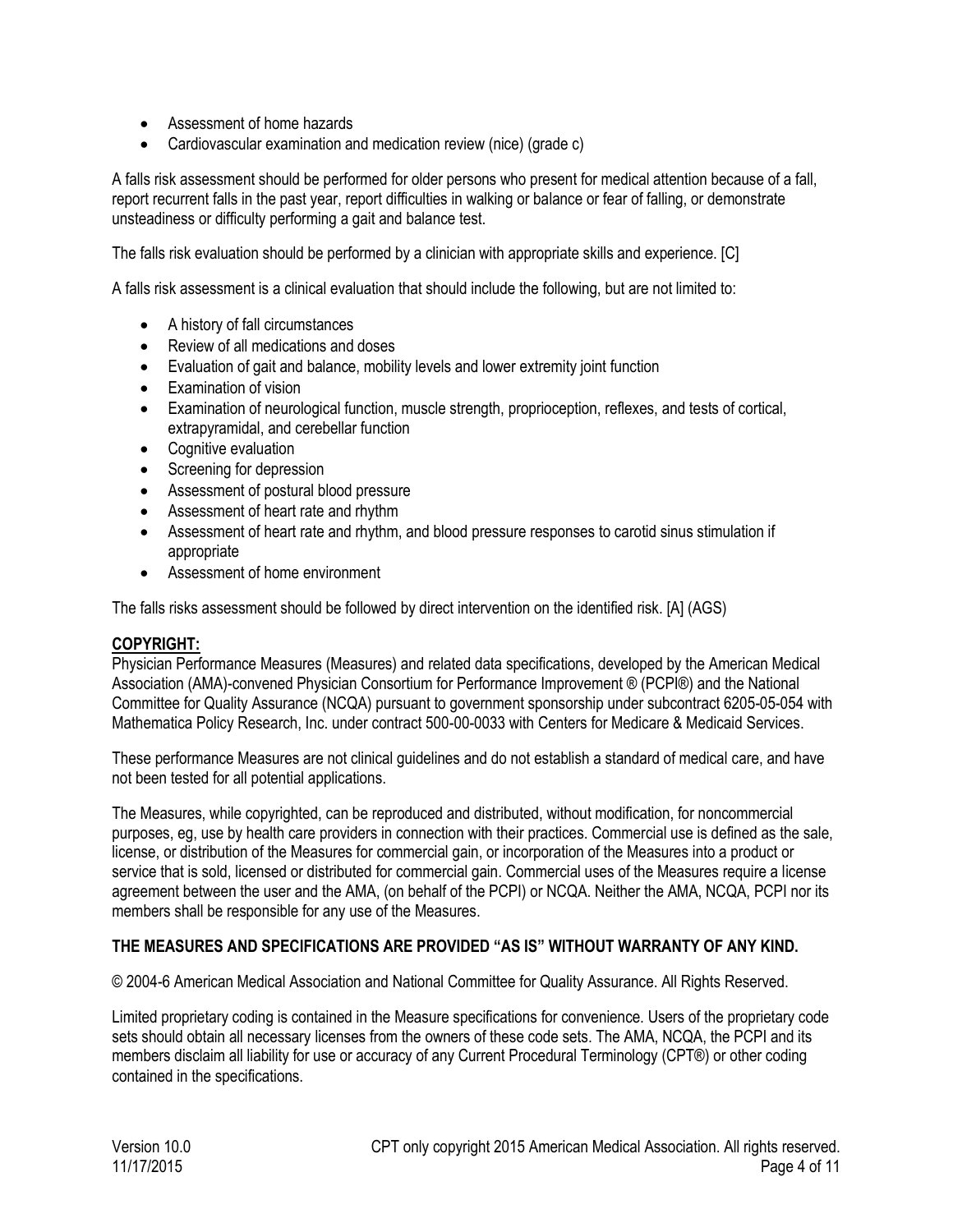CPT® contained in the Measures specifications is copyright 2004-2015 American Medical Association. G codes and associated descriptions included in these Measure specifications are in the public domain.

LOINC® copyright 2004-2015 Regenstrief Institute, Inc. SNOMED CLINICAL TERMS (SNOMED CT®) copyright 2004-2015 International Health Terminology Standards Development Organization. All Rights Reserved. Use of SNOMED CT® is only authorized within the United States.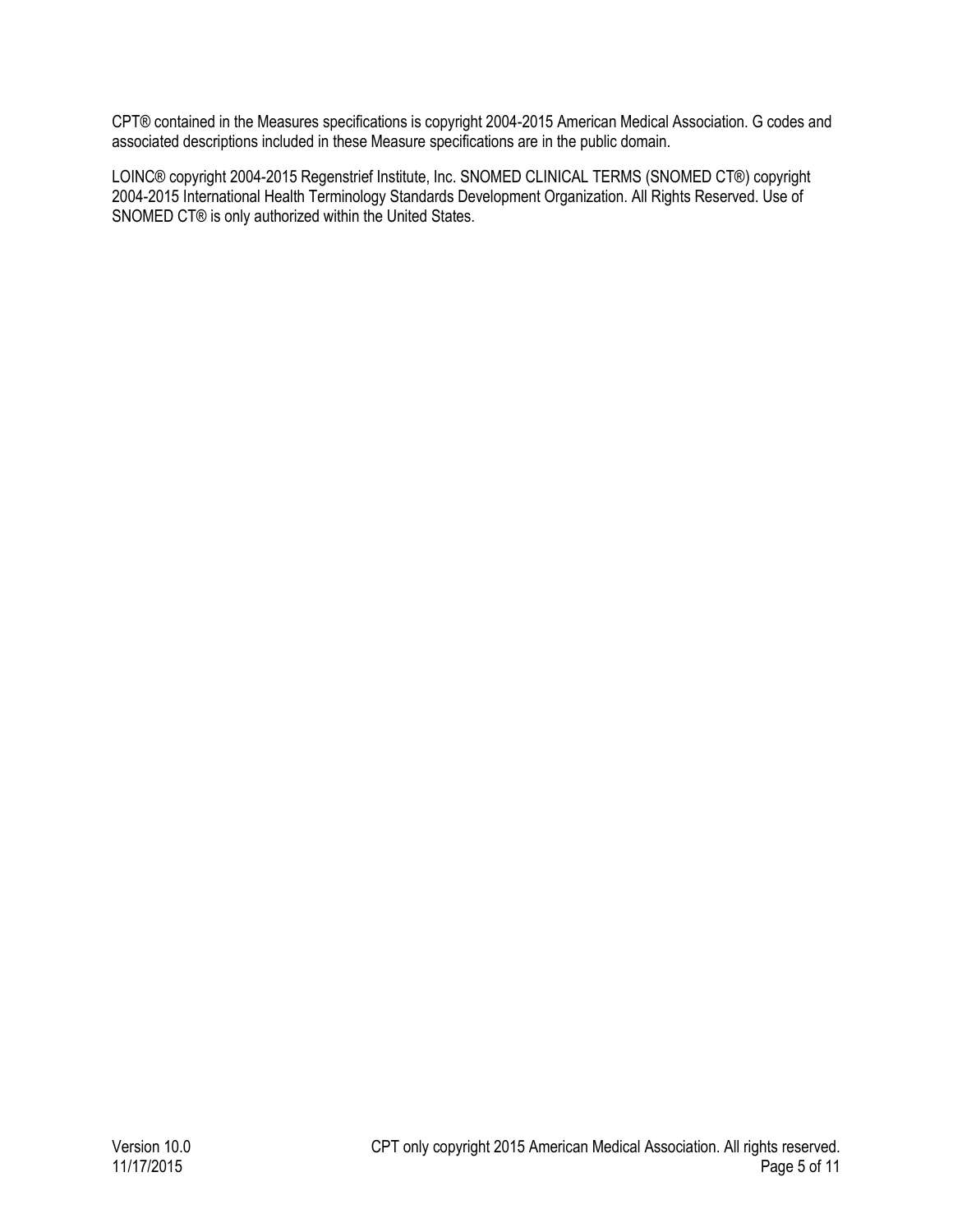#### 2016 Claims Individual Measure Flow PQRS #154 NQF#0101: Falls: Risk Assessment



\*See the posted Measure Specification for specific coding and instructions to report this measure. This measure flow is for claims-based reporting of the measure. NOTE: Reporting Frequency: Patient-process

CPT only copyright 2015 American Medical Association. All rights reserved.<br>The measure diagrams were developed by CMS as a supplemental resource to be used<br>in conjunction with the measure specifications. They should not be

 $v<sub>2</sub>$ 

Version 10.0 CPT only copyright 2015 American Medical Association. All rights reserved. Page 6 of 11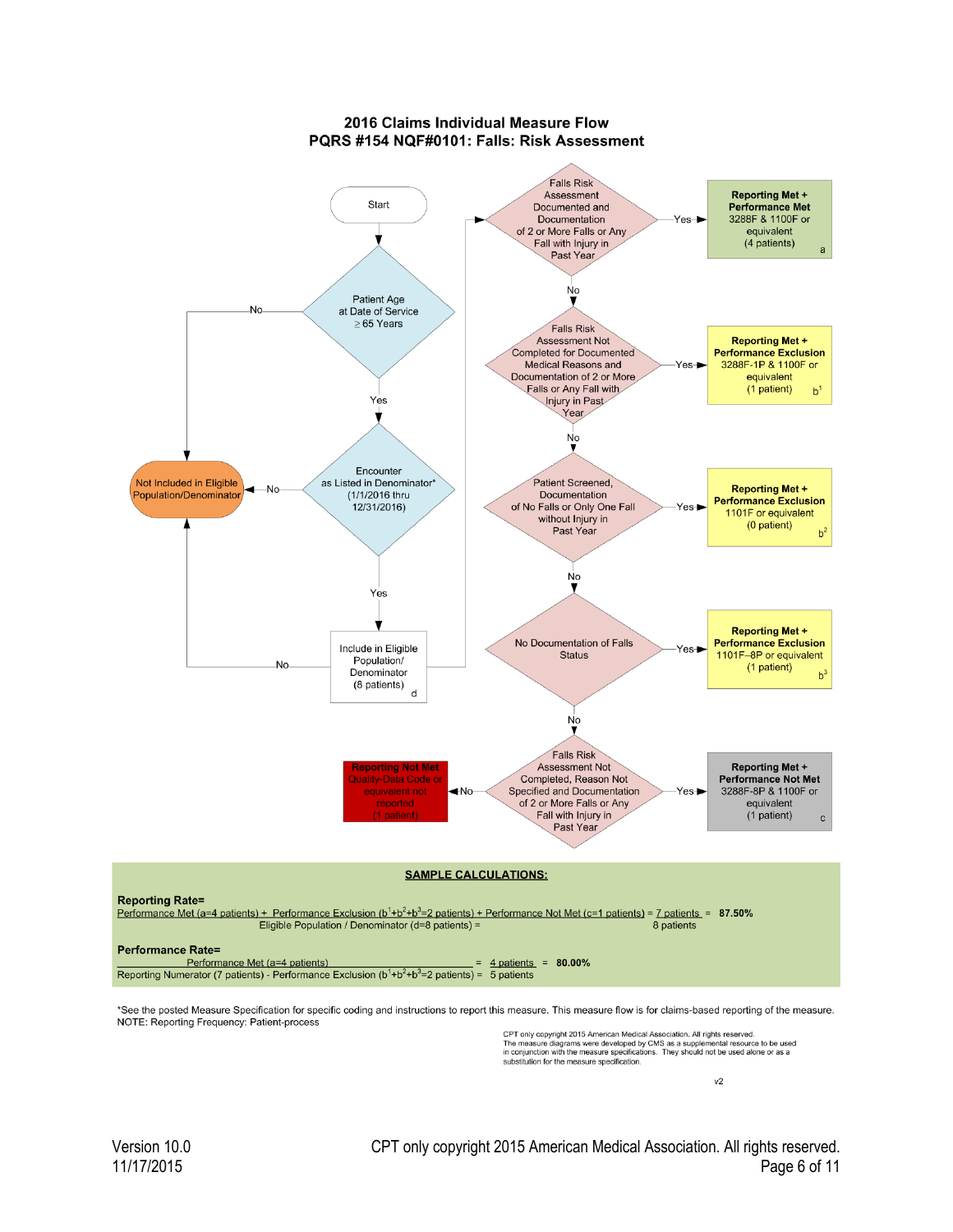2016 Registry Individual Measure Flow PQRS #154 NQF# 0101: Falls: Risk Assessment



measure.<br>
\*\*Patients with documentation of 2 or more falls or any fall with injury in past year (1100F or equivalent) have been moved to the denominator of this<br>
\*\*Patients with documentation of 2 or more falls or any fall

measure to identify the measure's intended eligible population more accurately. This flow should be followed very carefully since the eligible population in this flow differs from the one posted in the Measure Specification. This flow should be utilized for registry-based reporting.

NOTE: Reporting Frequency: Patient-process

CPT only copyright 2015 American Medical Association. All rights reserved  $v<sub>2</sub>$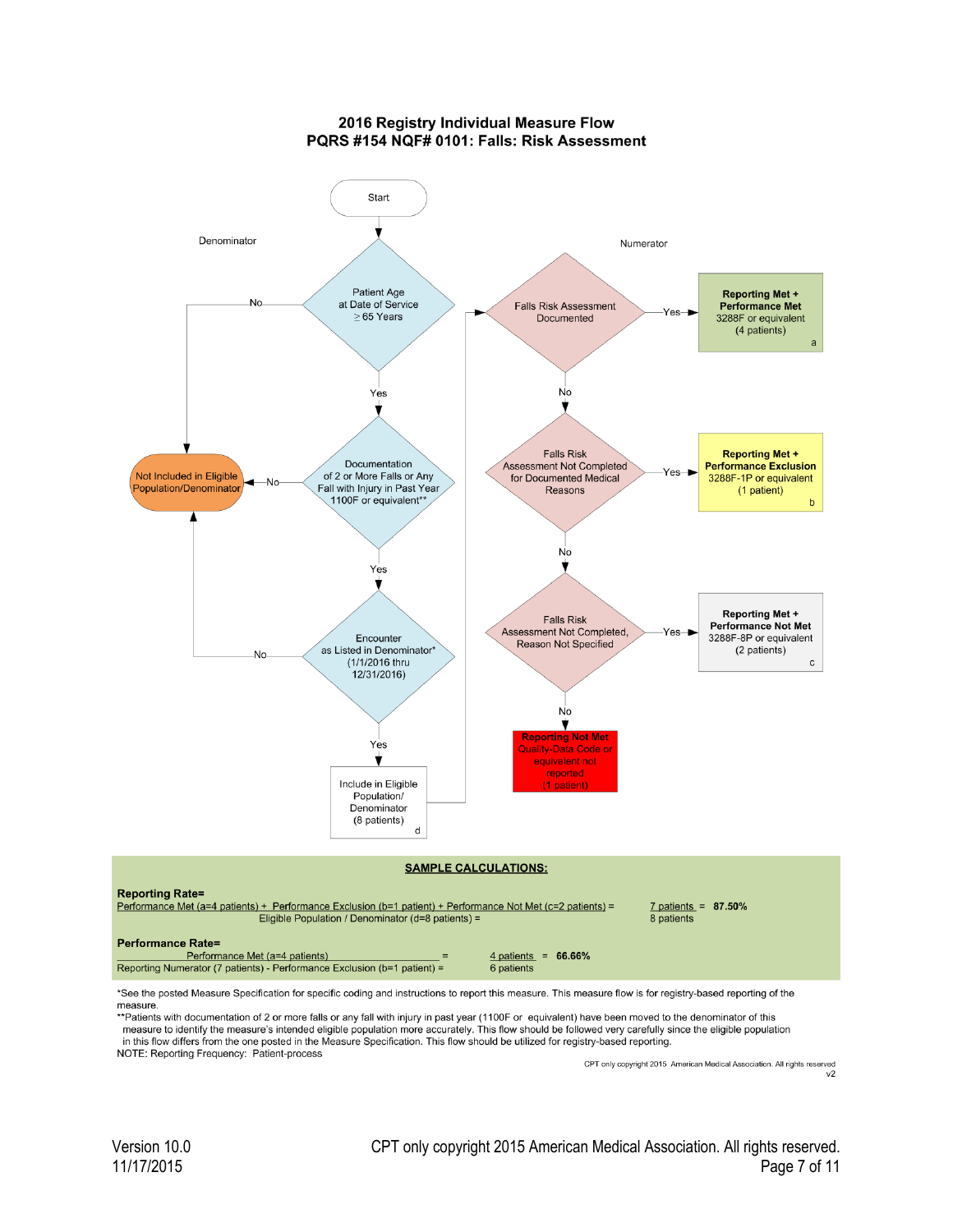# **2016 Claims Individual Measure Flow PQRS #154 NQF #0101: Falls: Risk Assessment**

Please refer to the specific section of the Measure Specification to identify the denominator and numerator information for use in reporting this Individual Measure. This measure flow is for claims-based reporting.

- 1. Start with Denominator
- 2. Check Patient Age:
	- a. If the Age is greater than or equal to 65 years of age on Date of Service and equals No during the measurement period, do not include in Eligible Patient Population. Stop Processing.
	- b. If the Age is greater than or equal to 65 years of age on Date of Service and equals Yes during the measurement period, proceed to check Encounter Performed.
- 3. Check Encounter Performed:
	- a. If Encounter as Listed in the Denominator equals No, do not include in Eligible Patient Population. Stop Processing.
	- b. If Encounter as Listed in the Denominator equals Yes, include in the Eligible population.
- 4. Denominator Population:
	- a. Denominator population is all Eligible Patients in the denominator. Denominator is represented as Denominator in the Sample Calculation listed at the end of this document. Letter d equals 8 patients in the sample calculation.
- 5. Start Numerator
- 6. Check Falls Risk Assessment Documented and Documentation of 2 or More Falls or Any Fall with Injury in Past Year:
	- a. If Falls Risk Assessment Documented and Documentation of 2 or More Falls or Any Fall with Injury in Past Year equals Yes, include in Reporting Met and Performance Met.
	- b. Reporting Met and Performance Met letter is represented in the Reporting Rate and Performance Rate in the Sample Calculation listed at the end of this document. Letter a equals 4 patients in Sample **Calculation**
	- c. If Falls Risk Assessment Documented and Documentation of 2 or More Falls or Any Fall with Injury in Past Year equals No, proceed to Falls Risk Assessment Not Completed for Documented Medical Reasons and Documentation of 2 or More Falls or Any Fall with Injury in Past Year.
- 7. Check Falls Risk Assessment Not Completed for Documented Medical Reasons and Documentation of 2 or More Falls or Any Fall with Injury in Past Year:
	- a. If Falls Risk Assessment Not Completed for Documented Medical Reasons and Documentation of 2 or More Falls or Any Fall with Injury in Past Year equals Yes, include in Reporting Met and Performance Exclusion.
	- b. Reporting Met and Performance Exclusion letter is represented in the Reporting Rate in the Sample Calculation listed at the end of this document. Letter b1 equals 1 patient in the Sample Calculation.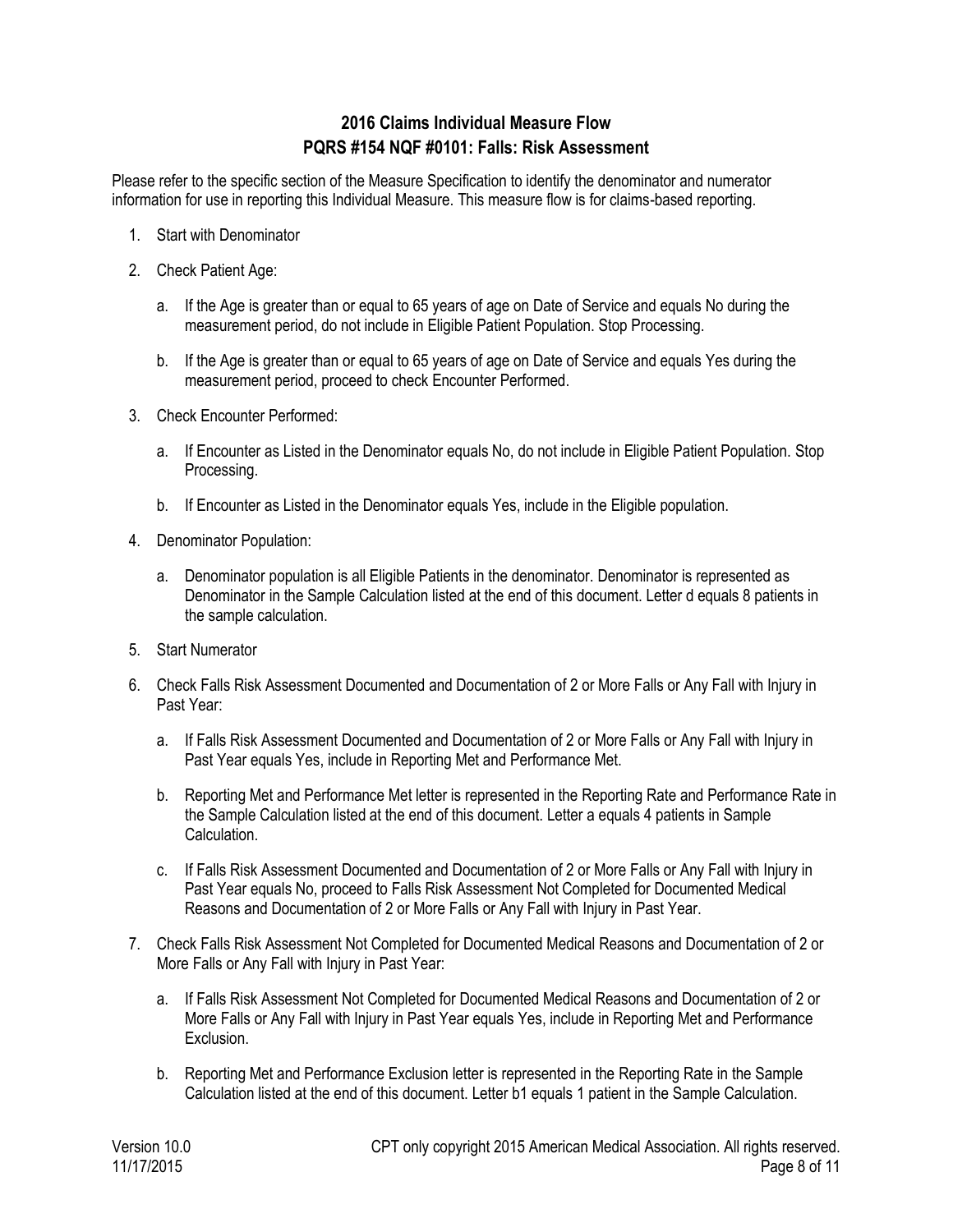- c. If Falls Risk Assessment Not Completed for Documented Medical Reasons and Documentation of 2 or More Falls or Any Fall with Injury in Past Year equals No, proceed to Patient Screened, Documentation of No Falls or Only One Fall without Injury in Past Year.
- 8. Check Patient Screened, Documentation of No Falls or Only One Fall without Injury in Past Year:
	- a. If Patient Screened, Documentation of No Falls or Only One Fall without Injury in Past Year equals Yes, include in Reporting Met and Performance Exclusion.
	- b. Reporting Met and Performance Exclusion letter is represented in the Reporting Rate in the Sample Calculation listed at the end of this document. Letter b2 equals 0 patients in the Sample Calculation.
	- c. If Patient Screened, Documentation of No Falls or Only One Fall without Injury in Past Year equals No, proceed to No Documentation of Falls Status.
- 9. Check No Documentation of Falls Status:
	- a. If No Documentation of Falls Status equals Yes, include in Reporting Met and Performance Exclusion.
	- b. Reporting Met and Performance Exclusion letter is represented in the Reporting Rate in the Sample Calculation listed at the end of this document. Letter b3 equals 1 patient in the Sample Calculation.
	- c. If No Documentation of Falls Status equals No, proceed to Falls Risk Assessment Not Completed, Reason Not Specified and Documentation of 2 or More Falls or Any Fall with Injury in Past Year.
- 10. Check Falls Risk Assessment Not Completed, Reason Not Specified and Documentation of 2 or More Falls or Any Fall with Injury in Past Year:
	- a. If Falls Risk Assessment Not Completed, Reason Not Specified and Documentation of 2 or More Falls or Any Fall with Injury in Past Year equals Yes, include in the Reporting Met and Performance Not Met.
	- b. Reporting Met and Performance Not Met letter is represented in the Reporting Rate in the Sample Calculation listed at the end of this document. Letter c equals 1 patient in the Sample Calculation.
	- c. If Falls Risk Assessment Not Completed, Reason Not Specified and Documentation of 2 or More Falls or Any Fall with Injury in Past Year equals No, proceed to Reporting Not Met.
- 11. Check Reporting Not Met:
	- a. If Reporting Not Met equals No, Quality Data Code or equivalent not reported. 1 patient has been subtracted from the reporting numerator in the sample calculation.

| <b>SAMPLE CALCULATIONS:</b> |  |  |  |  |  |  |  |
|-----------------------------|--|--|--|--|--|--|--|
|-----------------------------|--|--|--|--|--|--|--|

| <b>Reporting Rate=</b>                                                                                                                              |            |
|-----------------------------------------------------------------------------------------------------------------------------------------------------|------------|
| Performance Met (a=4 patients) + Performance Exclusion ( $b^1 + b^2 + b^3 = 2$ patients) + Performance Not Met (c=1 patients) = 7 patients = 87.50% |            |
| Eligible Population / Denominator (d=8 patients) =                                                                                                  | 8 patients |
| <b>Performance Rate=</b>                                                                                                                            |            |
| Performance Met (a=4 patients)<br>$= 80.00\%$<br>$=$ 4 patients                                                                                     |            |
| Reporting Numerator (7 patients) - Performance Exclusion $(b^1+b^2+b^3=2$ patients) = 5 patients                                                    |            |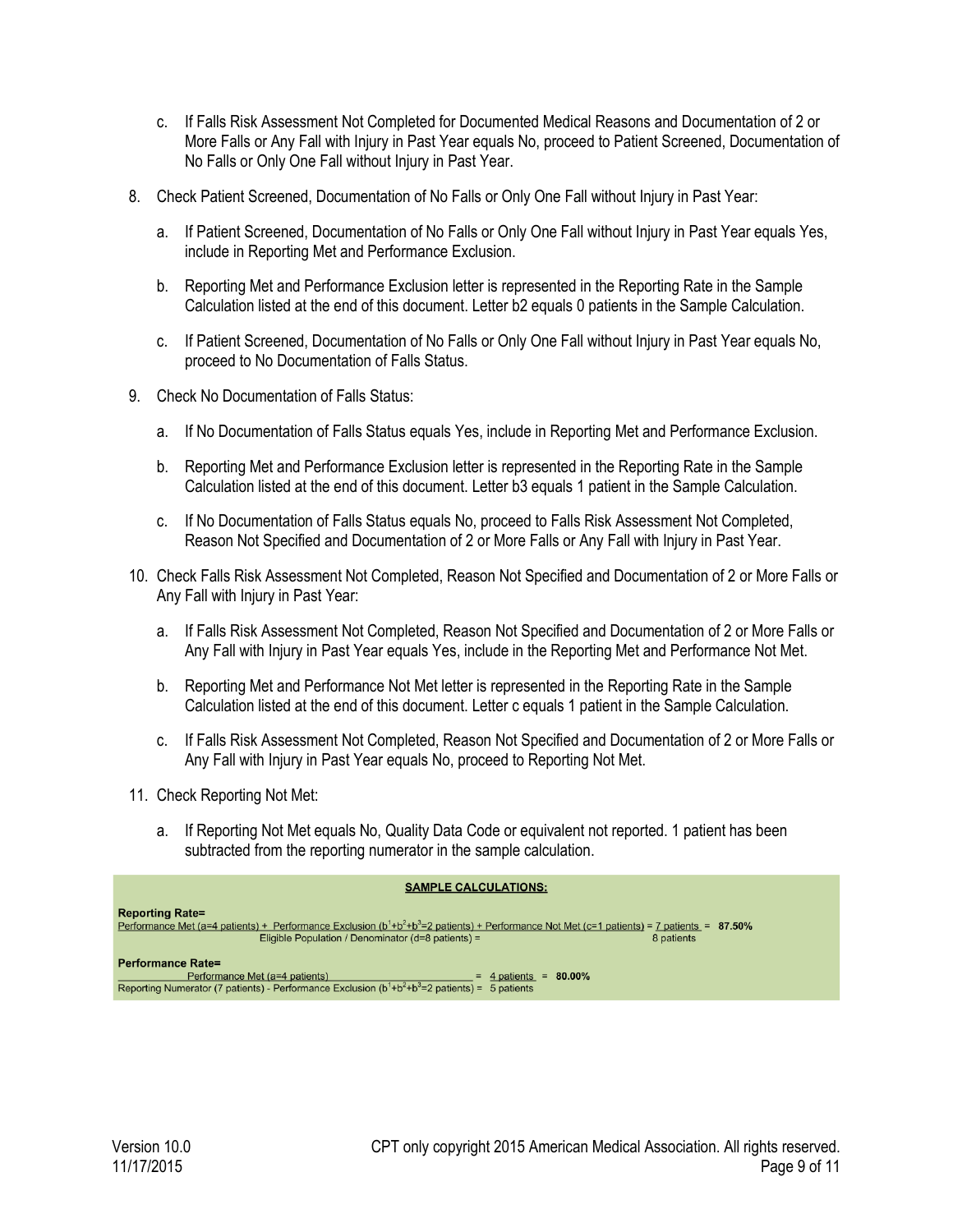# **2016 Registry Individual Measure Flow PQRS #154 NQF #0101: Falls: Risk Assessment**

Please refer to the specific section of the Measure Specification to identify the denominator and numerator information for use in reporting this Individual Measure. This measure flow is for registry-based reporting.

- 1. Start with Denominator
- 2. Check Patient Age:
	- a. If the Age is greater than or equal to 65 years of age on Date of Service and equals No during the measurement period, do not include in Eligible Patient Population. Stop Processing.
	- b. If the Age is greater than or equal to 65 years of age on Date of Service and equals Yes during the measurement period, proceed to check Documentation of Two or More Falls or Any Fall with Injury in the Past Year.
- 3. Check Documentation of Two or More Falls or Any Fall with Injury in the Past Year:
	- a. If Documentation of Two or More Falls or Any Fall with Injury in the Past Year equals No, do not include in Eligible Patient Population. Stop Processing.
	- b. If Documentation of Two or More Falls or Any Fall with Injury in the Past Year equals Yes, proceed to check Encounter Performed.
- 4. Check Encounter Performed:
	- a. If Encounter as Listed in the Denominator equals No, do not include in Eligible Patient Population. Stop Processing.
	- b. If Encounter as Listed in the Denominator equals Yes, include in the Eligible population.
- 5. Denominator Population:
	- a. Denominator population is all Eligible Patients in the denominator. Denominator is represented as Denominator in the Sample Calculation listed at the end of this document. Letter d equals 8 patients in the sample calculation.
- 6. Start Numerator
- 7. Check Falls Risk Assessment Documented:
	- a. If Falls Risk Assessment Documented equals Yes, include in Reporting Met and Performance Met.
	- b. Reporting Met and Performance Met letter is represented in the Reporting Rate and Performance Rate in the Sample Calculation listed at the end of this document. Letter a equals 4 patients in Sample Calculation.
	- c. If Falls Risk Assessment documented equals No, proceed to Falls Risk Assessment Not Completed for Documented Medical Reasons.
- 8. Check Falls Risk Assessment Not Completed for Documented Medical Reasons:
	- a. If Falls Risk Assessment Not Completed for Documented Medical Reasons equals Yes, include in Reporting Met and Performance Exclusion.